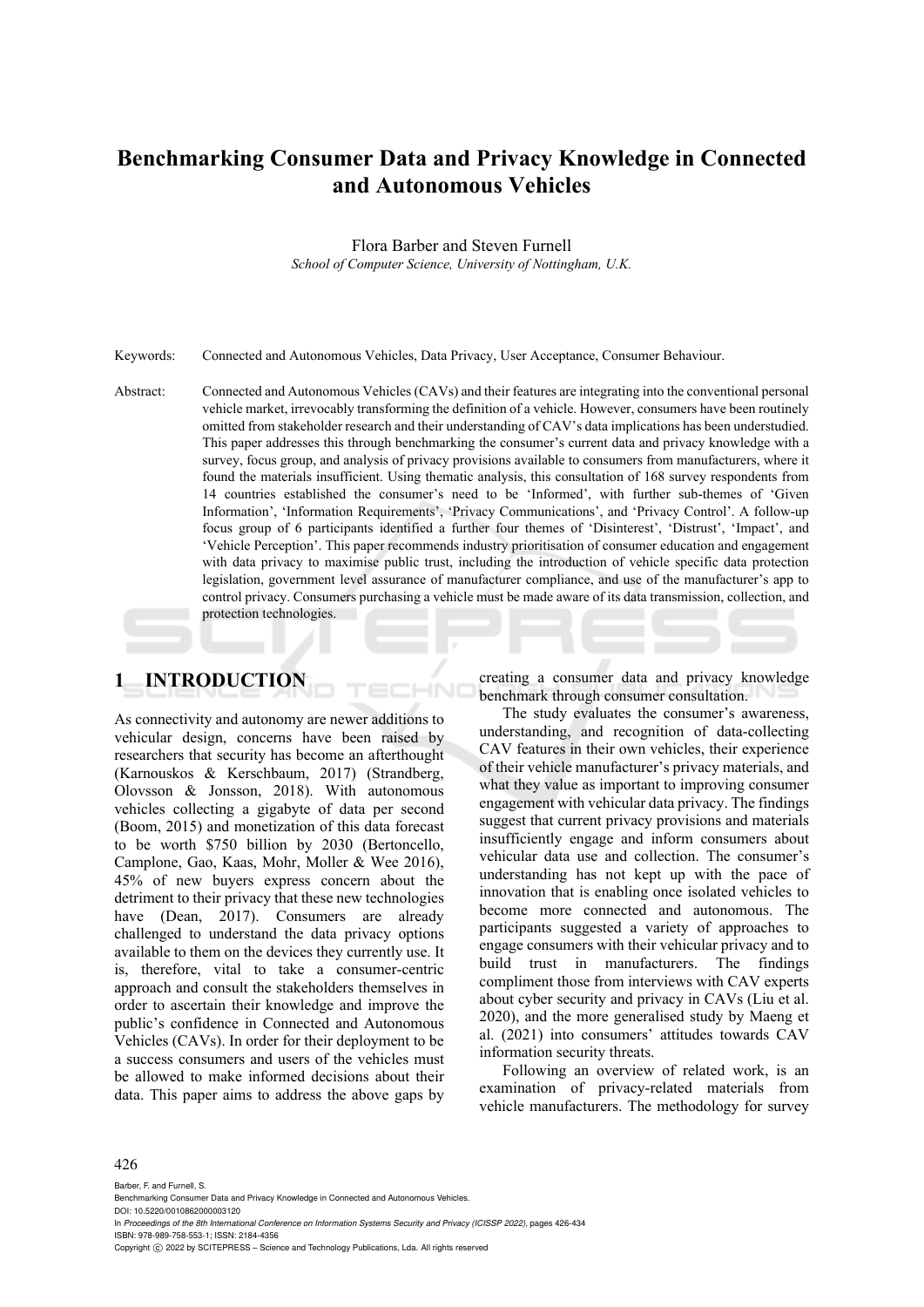and focus group activities are described in Section 4, with results then presented in Section 5. The paper concludes with a series of related recommendations.

### **2 RELATED WORK**

Drivers can be fingerprinted with 100% accuracy solely on 8 minutes of brake pedal data (Enev et al., 2016), purely acceleration data (Virojboonkiate et al., 2017), a combination of sensors (Pesé & Shin, 2019), or mapping the location of journeys without GPS either through fog nodes data near the vehicle's journey (Butt, Iqbal, Salah, Aloqaily, & Jararweh, 2019) or from vehicle speed, waiting at traffic lights, and turns (Bellatti et al., 2017). This reveals that users can be identified by data that is not classed as personal under current GDPR regulations. In light of the Facebook-Cambridge Analytica data scandal and the multimillion fines against technology corporations for breaching data protection rules (Beato, 2013), consumers are wary of their data's security, from it being sold to third parties to turning the relatively anonymous and private space of a vehicle into a means of surveillance to profile and predict their behaviour (Collingwood, 2017) (Glancy, 2012).

Current automotive manufacturer privacy polices fail to define the "legitimate business purposes" used as a reason for collecting data (Booz Allen Hamilton, 2019). Further research has found that no original equipment manufacturer (OEM) details the data it is collecting, who has access to or uses it, the security in place to protect it, or that real time querying may occur unknown to the consumer, despite researchers discovering that this data could be accessed via the vehicle's VIN at a car dealer (Frassinelli et al., 2020).

The importance of CAV consumer training has been identified, but not prioritised, by the United Nations Economic and Social Council (ECOSOC) World Forum for Harmonization of Vehicle Regulations (UNECE, 2019). The Society of Motor Manufacturers and Traders has called on the UK Government to provide consumers with materials to increase public confidence in industry, data privacy, and the safety provisions of CAVs (SMMT, 2017).

Consumer trust, readiness, and acceptability is one of 10 priority areas that has been identified by researchers as imperative to the success of CAVs (Nikitas, 2020). The proposed assurance framework for assessing a CAV's cyber security level, known as the 5StarS initiative, is designed to support consumers and insurers in understanding the cyber security risk for vehicles that have been

independently tested under the framework, yet omits consumers from its stakeholder research (5StarS, 2019). Consumers are at risk of their data being targeted by hackers for purposes of extortion, increasing the credibility of targeted social engineering attacks, burglary, and exploitation as a back door into companies for intellectual property or data theft (Kam, 2016).

As the average vehicle life span is 13.9 years, a figure exceeding that of many operating systems, new vehicle specific security systems must be flexible to change and work consistently to protect the vehicle user's data (SMMT, 2016). Researchers propose vehicle specific solutions such as a *Differentially Private Data Streaming* (DPDS) system to address privacy weakness in distributed edge computing, guaranteeing privacy levels over time as well as when vehicles dynamically move over time (Ghane et al., 2020), a *start, predict, mitigate, and test* (SPMT) system to predict and mitigate vulnerabilities systematically (Strandberg et al., 2018), and an architecture (CARAMEL) that detects attacks, provides in-vehicle anti-hacking measures, and realtime validation of the integrity of the vehicle's data transmissions (Vitale et al., 2020).

Such solutions are part of a number of tools that need to be considered. It is crucial that regulation is brought up-to-date to reassure consumers and demonstrate respect for user privacy, ensuring that the consumer and users of CAVs have control over all aspects of their data (Collingwood, 2017) (Karnouskos & Kerschbaum, 2017).

## **3 DATA PRIVACY INFORMATION AVAILABLE TO CONSUMERS**

It is vital to understand the resources currently available to consumers in order to contextualise their knowledge as benchmarked by this study. Six manufacturers (namely Audi, BMW, Ford, Tesla, Toyota and Volvo) were selected to represent a range of vehicles in production. These represent a selection of manufacturing groups from the top 15 'Most innovative Automotive OEMs of 2021', as ranked by the Center of Automotive Management (CAM, 2021), and from the top 15 manufacturers by market capitalisation (Ghosh, 2021). The owner's manual and privacy policies for these manufacturers were evaluated from a consumer's perspective for their ease of use when locating privacy information, as well as the details covered in the material. All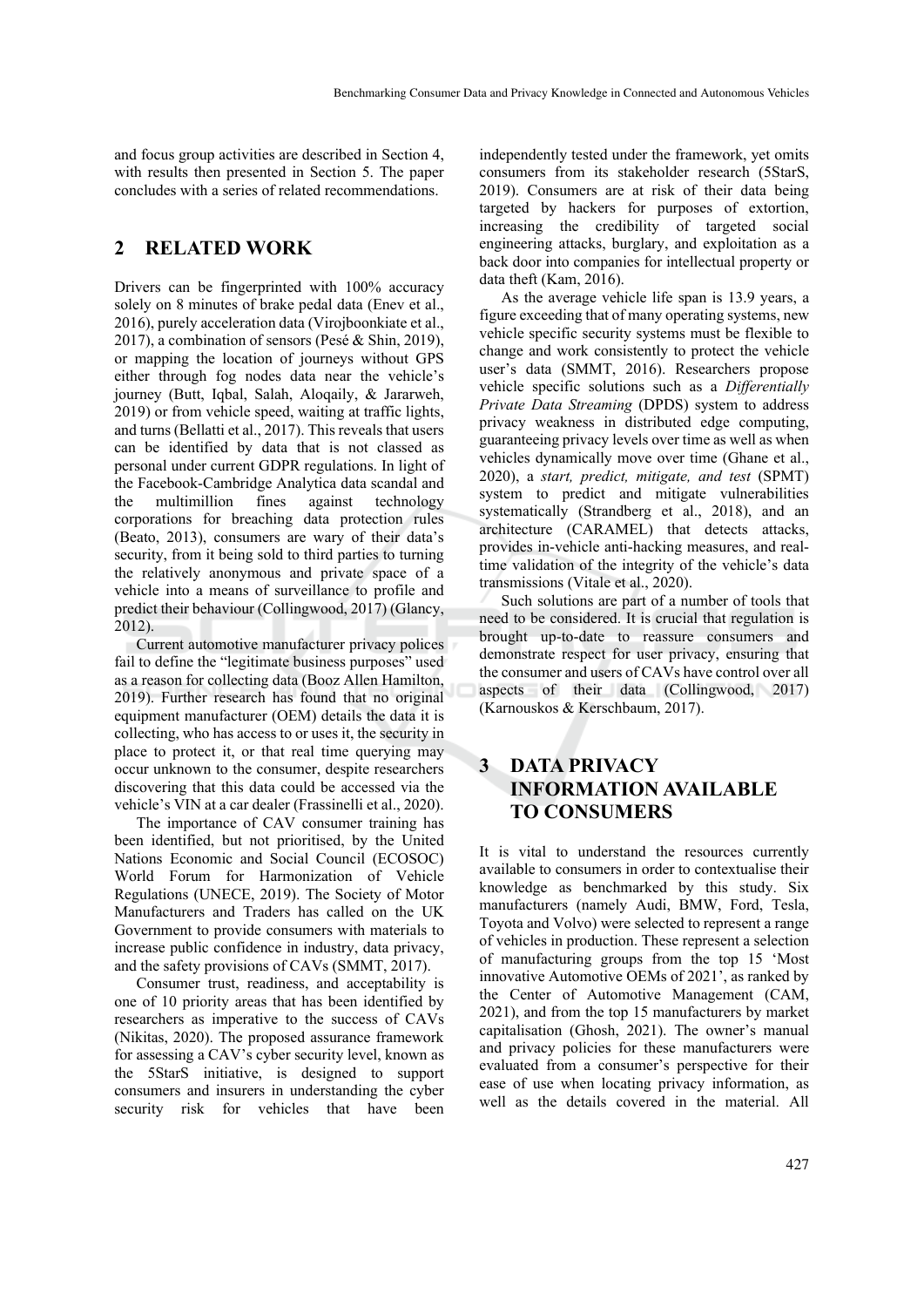documentation was manually evaluated using document analysis by one researcher. The vehicles chosen for analysis were:

- Audi  $A6 2021$ , Executive (Audi, 2021)
- BMW i3 Electric 2015, Small Family Car (BMW, 2015)
- Ford Focus 2021, Small Family Car (Ford, 2021)
- Tesla Model 3 2021, Large Family Car (Tesla, 2021)
- Toyota Corolla 2020, Small Family Car (Toyota, 2020)
- Volvo XC40 2021, Small Off-Road (Volvo, 2021)

The findings are summarised in Table 1 and the parameters are grouped into the three main outlets of privacy information that vehicle manufacturers provide: the in-vehicle infotainment system, the vehicle handbook/owner's manual, and the manufacturer's website. The results for each parameter are based on the joint findings from the selected owner's manuals and privacy policies. The infotainment system has three main parameters, for which the results were based on the information provided in the owner's manuals. Access to an electronic copy of the owner's manual was determined to establish the ways in which consumers can find privacy information in-vehicle. Access to privacy information and settings from the infotainment system determined if the consumer could control the data transmitted from their vehicle. The infotainment and manufacturer's websites were jointly checked for software release notes availability. These notes are an important method of engaging consumers with their vehicle and with their data privacy by understanding the functions and abilities their vehicle possess and the cyber security protections in place. The manufacturer's websites were judged for their signposting and ease of navigating the privacy policy. Lack of these factors may dissuade consumers from engaging with privacy information and weaken their privacy knowledge.

The websites were also analysed for material that emphasised the importance of removing personal data from a vehicle before sale, thus protecting the consumer's data. The owner's manual was checked for the same emphasis as well as how to complete this procedure. The selected owner's manuals were analysed for the inclusion of information about vehicular privacy, Event Data Recorders, and how to update the vehicle, including references to full copies of the manufacturer's privacy policy. It is important that all data collecting and recording features in the vehicle are clearly explained to the consumer, as well as where they can access further privacy information. Vehicle software update procedures are important in maintaining the cyber security protections of the vehicle, protecting the consumer's privacy and data.

Table 1: Summary of the privacy information available to the consumer from selected manufacturers.

| Criteria                |                                                                      | Manufacturer |   |   |    |    |   |
|-------------------------|----------------------------------------------------------------------|--------------|---|---|----|----|---|
|                         |                                                                      | A            | B | F | Te | To | V |
| Infotainment system     | to<br>e-copy<br>of<br>Access<br>in-<br>owner's<br>manual<br>vehicle? | N            | Y | N | Y  | N  | Y |
|                         | Access privacy info and<br>settings in-vehicle?                      | Y            | P | Y | Y  | N  | Y |
|                         | Software release notes<br>available                                  | $\mathbf{P}$ | N | N | Y  | N  | Y |
| Owner's manual          | information<br>Privacy<br>included                                   | Y            | P | Y | Y  | P  | Y |
|                         | Dedicated<br>chapter<br>on<br>data protection                        | Y            | N | Y | N  | N  | Y |
|                         | References on where to<br>find full privacy policy                   | Y            | N | Y | Y  | N  | Y |
|                         | Event<br>Data<br>Recorder<br>information                             | Y            | Y | Y | P  | P  | Y |
|                         | Includes how to remove<br>personal data stored in<br>vehicle         | N            | Y | Y | Y  | N  | Y |
|                         | Information on how to<br>update vehicle                              | Y            | N | Y | Y  | N  | Y |
|                         | Clear<br>who<br>is<br>responsible for updating<br>the vehicle        | N            | N | N | Y  | N  | N |
| Manufacturer's<br>websi | Ease of privacy policy<br>navigation                                 | N            | Y | N | Y  | Y  | Y |
|                         | Emphasis on personal<br>data removal                                 | N            | N | Y | N  | Y  | N |
|                         | Software release notes<br>available                                  | N            | Y | N | N  | N  | Y |

Key: Y=Yes, N=No, P=Partially available depending on regions or vehicle, and manufacturers (A=Audi, B=BMW, F=Ford, Te=Tesla, To=Toyota, V=Volvo).

Owner's manuals were checked for clear signposting to privacy information through the use of dedicated chapters detailing the vehicle's data protections.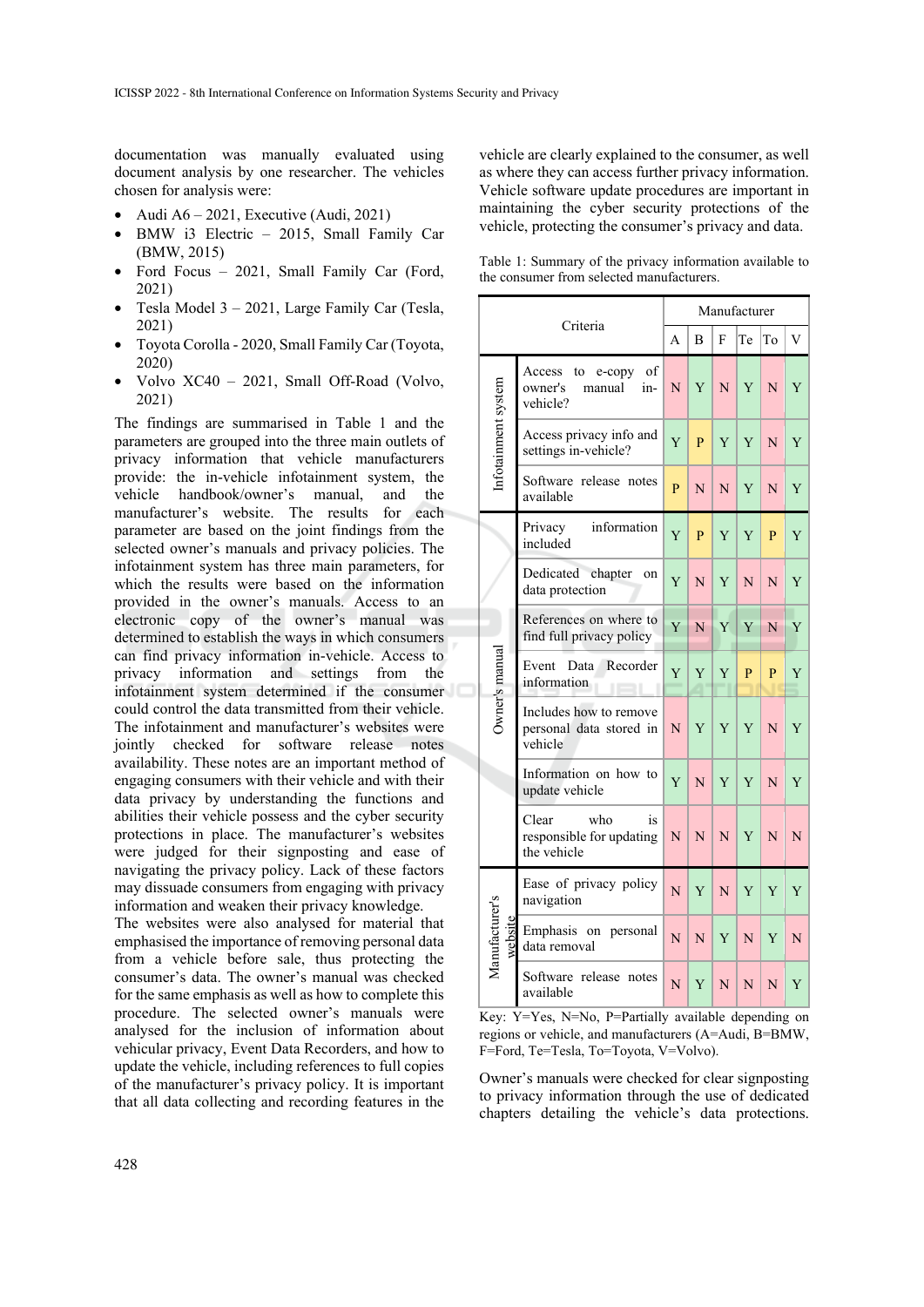Audi's owner's manual contained multiple prompts to remove personal data before sale, and the privacy information was generally well written. However, the advice about software update responsibility was conflicting and the privacy policy was very difficult to find. BMW's online offerings were much easier to navigate with hyperlinked buttons and subdivided sections. The owner's manual was devoid of privacy information despite having 'ConnectedDrive' features. Ford's manual contained a 'Data Privacy' chapter which was thorough and detailed. Only software updating responsibility was omitted. All of Ford's online provisions are available from their onestop resource 'Terms & Privacy Policy Hub' (Ford, 2021). Whilst very clear, the density of the documentation could be better subdivided with the use of hyperlinked sections. Only Telsa specified who is responsible for software updates, but they lacked a dedicated data privacy section in the manual. Tesla's online provisions were extremely clear and organised to minimise information fatigue. Toyota's website placed significant focus on deleting personal data before selling your vehicle, but this information, and some of the privacy policies inferred, were not easily found. Toyota's owner's manual provided the least amount of privacy information of those compared. In contrast, Volvo's materials were very comprehensive throughout, including provision of a software release notes finder. However, Volvo did not make clear who should be responsible for updating the vehicle. HNC

#### SCIENCE *A*ND

### **4 ASSESSING CONSUMER AWARENESS**

Following on from ascertaining the information available to the public, this section details the survey and focus group consumer consultations. A thematic analysis approach was chosen to evaluate the resulting qualitative data, allowing for rich thematic discussions of consumer knowledge (Braun & Clarke, 2006). A primarily inductive analysis method was used to allow for data-driven results without a pre-existing coding framework, although it is acknowledged that aspects of deductive analysis were required to ensure the themes' relevance. (Byrne, 2021). The analysis performed combines semantic and latent approaches to identifying meanings in data, recognising both the levels of explicit meaning and underlying assumptions that the respondents hold (Braun & Clarke, 2006). This approach is important to ascertaining how consumers understand privacy in

the context of their vehicles and if the current provisions identified are effective or influential.

The wider contextual influences expressed on a latent level are important to establishing the reasoning behind the quantitative results of the survey. As only a single researcher coded and analysed the resulting data there was a significant risk of bias being introduced. This has been minimised through using Braun and Clarke's six 'Phases of Thematic Analysis' to structure the process of coding and analysis (2006). The manual coding method was replaced by the use of NVivo 12 Pro as the themes became more numerous and more difficult to track. The software enabled a more flexible and detailed hierarchical organisation of themes, as well as a better adhesion to the six 'Phases of Thematic Analysis' (Braun & Clarke, 2006). This method also preserved responses that were divergent from themes with a greater number of coded references, which is imperative to creating a comprehensive benchmark that accurately reflects the market CAVs are entering.

All responses were anonymous, and no personal data was collected from respondents. Participants were recruited from social media, where the survey link and focus group were advertised from the researcher's account. Convenience sampling was primarily used alongside snowballing sampling. Participant's consent was obtained before both the survey and the focus group, and a pilot survey was conducted prior to the primary version.

:ATIONS

#### **4.1 Consumer Survey**

The online consumer survey, titled 'Surveying Vehicular Data Privacy and the Consumer', consisted of seven sections: the participant information sheet, demographic details, the participant's primary vehicle, privacy in relation to the primary vehicle, general privacy questions, improving current privacy provisions, and contact information for joining the virtual focus group. These sections aimed to evaluate consumer awareness of connected and autonomous features in their own vehicles, their current understanding and recognition of vehicular data collection and privacy, their experience of current privacy provisions and materials from manufacturers, and what is important to improving the consumer's engagement with their data privacy.

Question branching was used to ensure the survey was asking suitable questions (e.g. not asking about experiences of manufacturer's privacy policies if they had answered 'No' or 'I am unsure of what that is' to the question 'Are you aware of what a privacy policy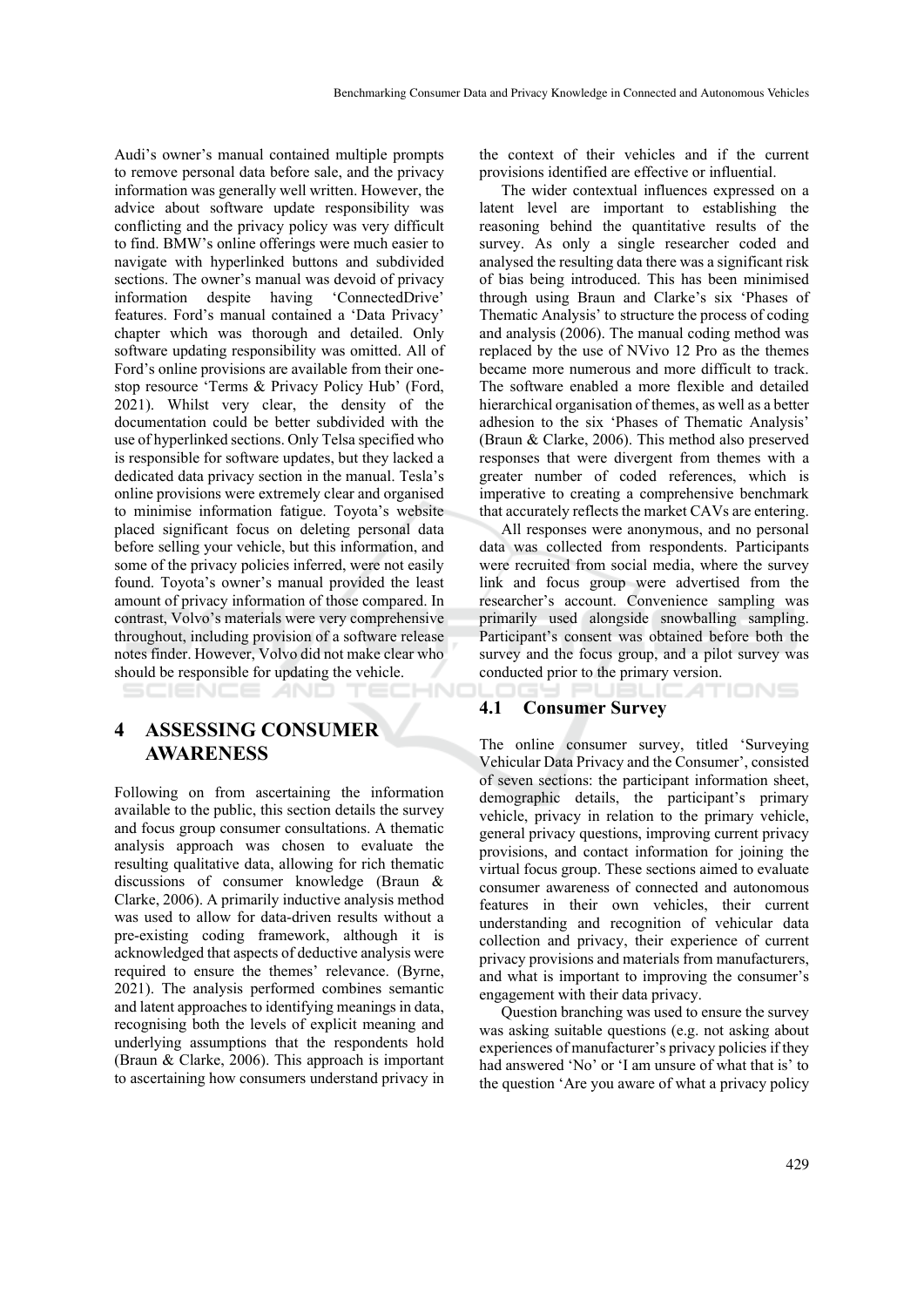is?'). Multiple choice questions with option shuffling to minimise bias was the primary question type used.

The primary consumer survey of 28 questions was conducted from  $5<sup>th</sup> - 19<sup>th</sup>$  August 2021, receiving 168 responses from 14 countries.

### **4.2 Focus Group**

A small focus group was used to expand upon and investigate further the identified themes, generating a more detailed insight into consumer's knowledge, differing from the interviews of CAV experts conducted by Liu et al (2020). The content of the focus group was semi-structured around key questions, developed from the data of the initial survey results, and a supporting presentation. The focus group began with more open questions and gradually increased the level of structure whilst allowing for spontaneous pursual of any points raised of interest. The questions concluded with a highly structured scenario based question where two vehicles, a vehicle with and without CAV features, were compared under given circumstances.

The focus group was conducted in August 2021 with 6 participants and lasted 1 hour 15 minutes. The majority of participants identified as male, with only one participant identifying as female. All were from different undergraduate backgrounds and professions, including areas such as business, the humanities and sciences, environmental science, and the vehicle manufacturing industry. None of the participants were experts in the area of CAVs.

### **5 RESULTS**

This section details and discusses the results of the consumer survey and the focus group, which incorporate quantitative survey results to support the primary qualitive thematic analysis.

#### **5.1 Consumer Survey**

Of the 168 respondents of the survey 69% drive a vehicle. Despite only 8% of drivers reporting that current privacy provisions are sufficient, only 5% of respondents who say they drive a vehicle with privacy settings have changed their in-vehicle settings, whilst the remaining 95% of respondents report never having changed or looked at such settings. 29% of respondents did not know if their vehicle had this optionality. As only 14% of drivers had read and 52% partially read their vehicle handbook, many may be unaware that such privacy controls exist. Groups with

particularly low engagement with their vehicle handbook included drivers who neither own nor lease the primary vehicle they drive and those who drive monthly or less frequently than monthly. Despite the lack of engagement with the owner's manual, it was the second most popular place (33%) respondents aware of what a privacy policy is said they would look for privacy information. Those who owned their primary vehicle and those who drive weekly were more likely to read a vehicle handbook.

The primary overarching theme of the question 'What would help you feel in control of your data?', was that respondents needed to be 'Informed'. 85% of responses relate to the themes of 'Given Information', 'Information Requirements', 'Privacy Communications', and 'Privacy Control', which are summarised in Figure 1. 35% of all respondents wanted the information provided to specifically address how their data is being used, where it is stored, who has access to it, why it is being collected, and what is being collected from their vehicle. When asked which data types the respondents thought vehicle manufacturers collect from modern vehicles, the most chosen type was location data (77%). All the



Figure 1: Thematic map of the responses to 'What would help you feel in control of your data?'.



Figure 2: Data that respondents believe is collected by manufacturers from modern vehicles.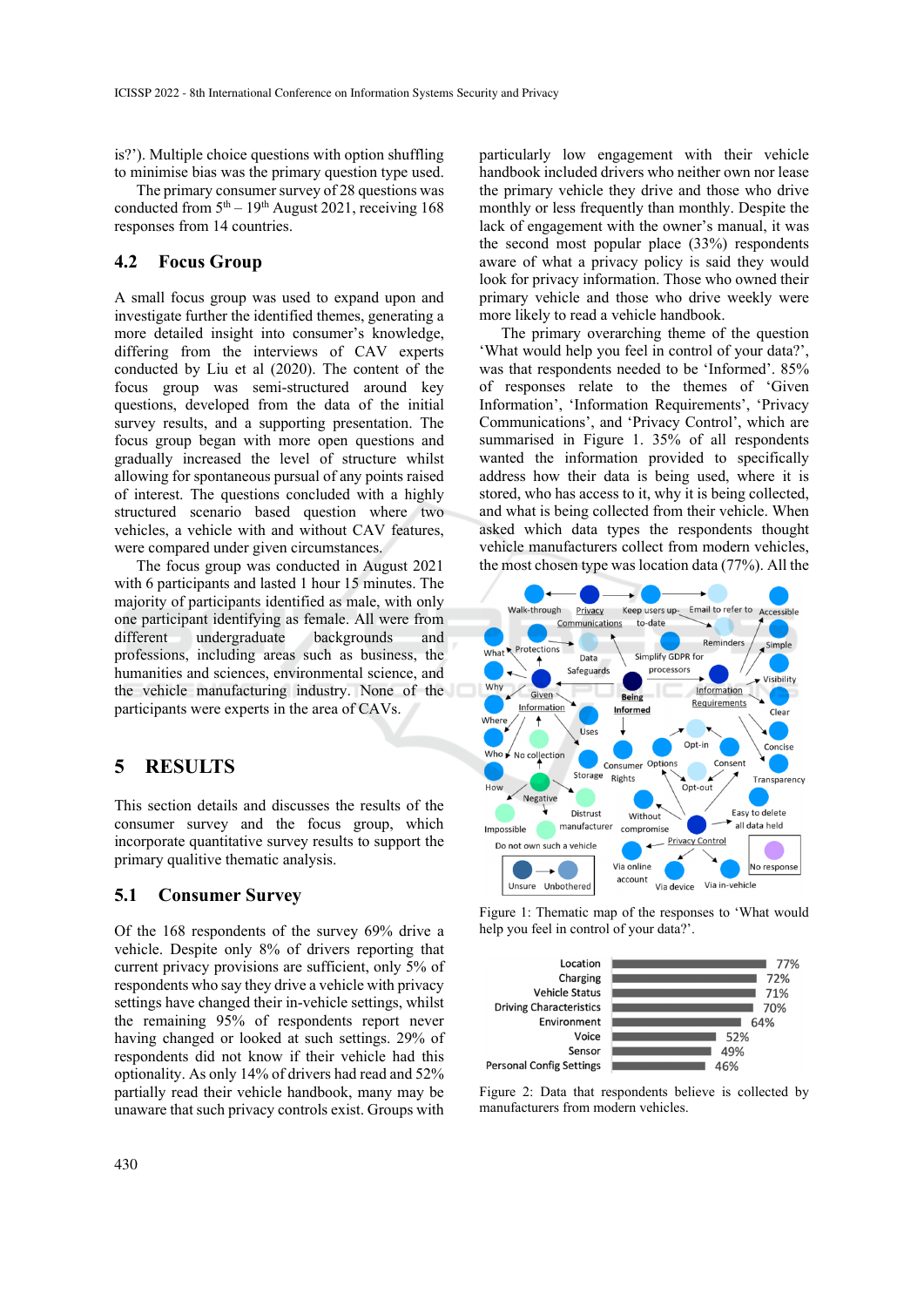data types listed are collected by manufacturers. The question's full results are presented in Figure 2.

A similar question that asked respondents who drive about the features of their primary vehicle also highlighted this uncertainty. All the features listed in the question collected data from the vehicle. The 'built-in SIM' feature had the highest level of uncertainty (43% responded with "I don't know") concerning whether the primary vehicle had such a feature, with an average of 17% of respondents being unsure about any of the listed features. Drivers with a vehicle aged 5 years old or newer had a particularly high rate of uncertainty about the data collecting features of their vehicle, answering with "I don't know" if their vehicle had the listed features to 23% of the listed features. There were no respondents who reported having a primary vehicle with all the features listed. These levels of uncertainty about the data collecting features of the respondent's primary vehicle correlates with the 20% of respondents who wanted to know exactly what data was being collected in order to feel in control of their data. Whilst 28% of the primary vehicles reported in this survey were 11 years old or older and may currently only include few of the listed features, the average age of a vehicle at scrappage is only 13.9 years and therefore these drivers may soon be replacing their vehicle with one that may have such features (SMMT, 2016).

Privacy information provided should follow key guidelines, ensuring that the information is more visible and accessible to the consumer from the manufacturer's website, written clearly and concisely in 'layman's terms' using 'simple language and expression', and is without the use of 'jargon'. Despite these responses requiring more concise and clear privacy information, 'Brevity of policies' was the least chosen factor regarding data use by manufacturers in the survey with only 20% of the 168 respondents regarding it as one of the most important factors to them. Transparency from the manufacturer at every stage was prioritised by as one of the most important factors by 77% of respondents and specified by 12% as crucial to enabling them to take control of their data. Despite privacy information being available from the website, and this being the preferred communication method of a third of respondents, only 3 had actually checked this source.

Participants also expressed a need to be able to control their data privacy from different places, such as in the vehicle, from a mobile device, and/or from an online account. 26% of respondents specifically noted the need for opt-in or opt-out options to enable them to control the data collected from their vehicles.

These results correspond with 70% of respondents prioritising 'Clear opt-out information' as the second most important factor of their data use by vehicle manufacturers.

#### **5.2 Focus Group**

The four key themes, summarised in Figure 3, were identified from the focus group as: 'Disinterest', 'Distrust', 'Impact', and 'Vehicle Perception'.

Participants expressed that disinterest forms from two distinct branches – uninterest in data privacy due to the technical wording and length of the current policies, and disinterest from not experiencing data misuse or that they are not at risk of harm if their data was misused. This correlates with the survey results, where only 57% of respondents who drive know what a privacy policy is, and of those only 3 respondents had read their vehicle manufacturer's privacy policy. Of the 116 respondents who drive, only 2 had changed their in-vehicle privacy settings.



Figure 3: Focus Group Thematic map.

One participant described their reluctance towards CAVs as stemming from having 'grown up knowing what the risks are with cyber'. Another participant suggested 'some sort of tiered system' for privacy settings, similar to that used for cookies on website, where each tier relates according to personal attitudes towards risk, as an approach to increasing engagement with data privacy. The group also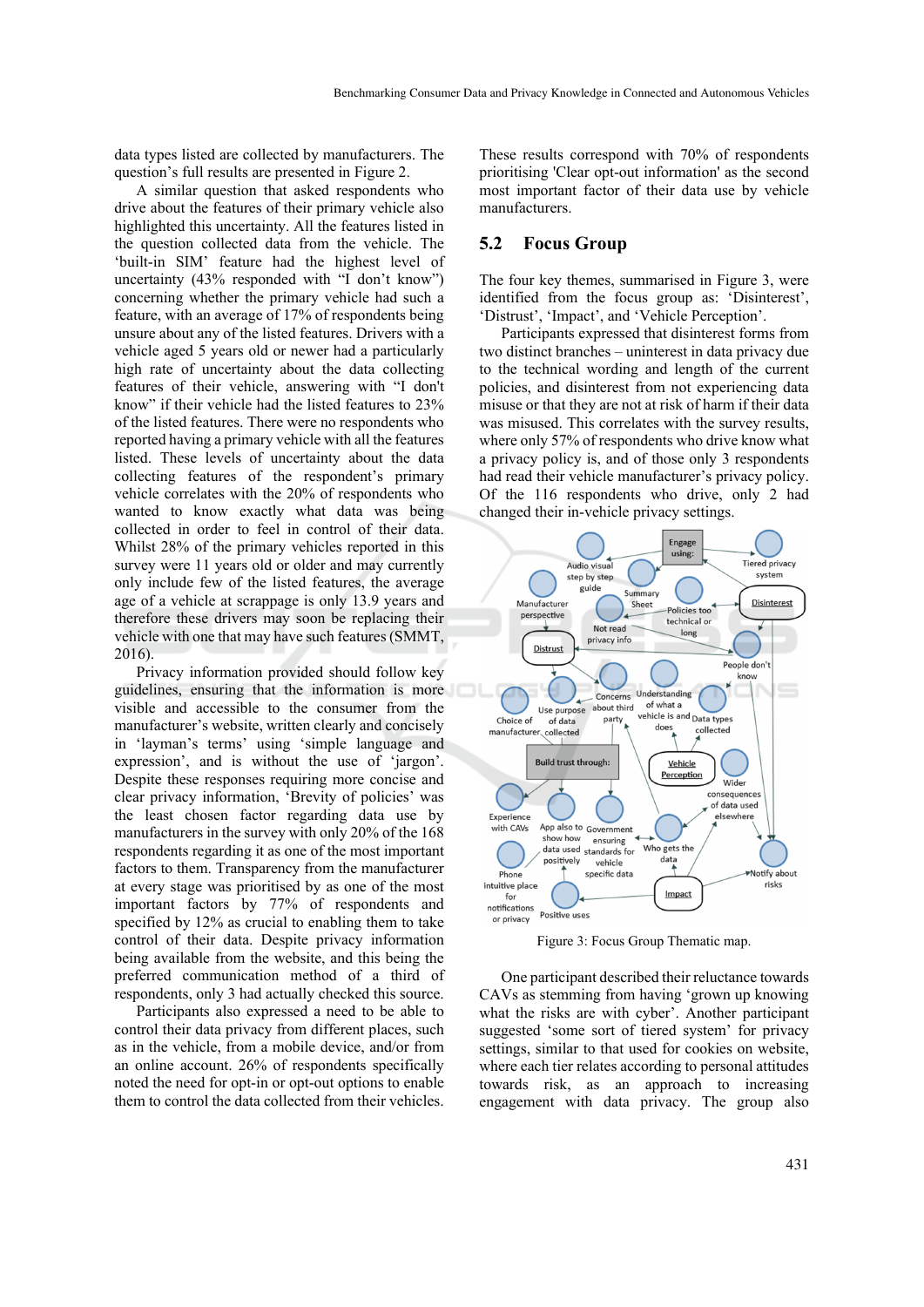discussed using the vehicle manufacturer's app as a more native environment for vehicular privacy controls, as one participant noted that drivers may not associate a vehicle with data privacy. The disjointed relationship between modern, connected vehicles and those that participants have grown up with again contributes to the belief that privacy concerns are not relevant for vehicles and their users.

Participants discussed the need for transparency, honesty, and frankness about the potential risks involved as a way of motivating consumers, as well as requiring that vehicle manufacturers to show what is being done to protect consumers' data. Participants expressed that their distrust in manufacturers and third parties could be remedied through government assurance and through manufacturers using their apps to demonstrate the benefits of sharing data, such as 'early intervention' system for mechanical issues or the eCall system. One participant was concerned about the interdependence of the data transmitted used in other systems, such as the collection of voice command data and voice ID authentication for banking. Another was concerned about the impact of data theft or tracking for CAV users who are in witness protection or are being stalked. Participants who had experienced or grown up with CAVs were more comfortable with vehicular data collection.

The understanding of what a vehicle is carried a significant amount of uncertainty about the data that may be collected. What was an isolated system is now able to connect with other vehicles, infrastructure, and/or manufacturers as part of a wide range of services and features. The consumer's understanding of this has not caught up with the fast pace of vehicle development, with associations of CAVs being limited to futuristic, expensive, or 'flashy' vehicles.

### **6 CONCLUSIONS AND RECOMMENDATIONS**

CAVs are representative of a scale of disruptive, pervasive, and integrated technologies that are present in vehicles both on the market and on the road, as well as those in concept. Vehicle manufacturers must ensure their privacy information is clearly visible, accessible, written with simple expression, provides examples, is transparent, and easily navigated through. This information must be accessible from multiple places, with recommendations for use in their mobile applications. Manufacturers should use their app to actively engage consumers and show the consumer how their data is

being used. An opt-in, tiered system of privacy controls based on risk levels is recommended. Information about privacy and the data collection activities of a vehicle must be available at the time of the vehicle's purchase. The manufacturer must make the consumer aware of how to remove personal data from their vehicle, how to change the privacy settings in their vehicle, how to find privacy information, and told who to contact regarding privacy questions or concerns. Extra support is recommended for those unfamiliar with connected vehicles. An in-vehicle and/or in-app walkthrough of the data transmitting features and privacy settings is recommended for all consumers purchasing a vehicle with CAV features.

Future research may further consider the data stored in-vehicle and on applications in the vehicle infotainment system, as well as the privacy issues that may be additionally added by the use of the vehicle manufacturer's associated mobile applications. Future work may consider examining how other fields are attempting to engage the public with their cyber security and if any approaches may address the barriers respondents raised. Future research may also be conducted into mapping the changing data and privacy knowledge of consumers through repeating the survey and focus group at periodic intervals, especially as CAVs become more commonplace.

### **REFERENCES**

5StarS. (2019). A Roadmap to Resilience: How the Automotive Sector can build trust in Connected Vehicles. 5StarS White Paper. https://5starsproject. com/wp-content/uploads/2019/06/5StarS\_WhitePaper \_12\_6\_19.pdf (accessed 9 June 2021).

.IC*A*TIONS

- Audi. (2021). 2021 Audi A6 Owner's Manual [PDF file]. Retrieved from https://ownersmanuals2.com/audi/a6- 2021-owners-manual-78210/.
- Audi. (2021). Data Protection Notice Audi Connect [Web page]. https://www.audi.com/en/privacy-audiconnect.html (accessed 22 August 2021).
- Beato, G. (2013). Google's Driverless Future: Will selfpiloting vehicles rob us of the last of our privacy and autonomy? Reason. https://reason.com/2013/05/10/ googles-driverless-future/ (accessed 9 June 2021).
- Bellatti, J., Brunner, A., Lewis, J., Annadata, P., Eltarjaman, W., Dewri, R., & Thurimella, R. (2017). Driving Habits Data: Location Privacy Implications and Solutions. IEEE Security and Privacy, 15(1), 12- 20.
- Bertoncello, M., Camplone, G., Gao, P., Kaas, H., Mohr, D., Moller, T., & Wee, D. (2016). Monetizing car data. McKinsey & Company. https://www.mckinsey.com/ industries/automotive-and-assembly/ourinsights/monetizing-car-data (accessed 9 June 2021).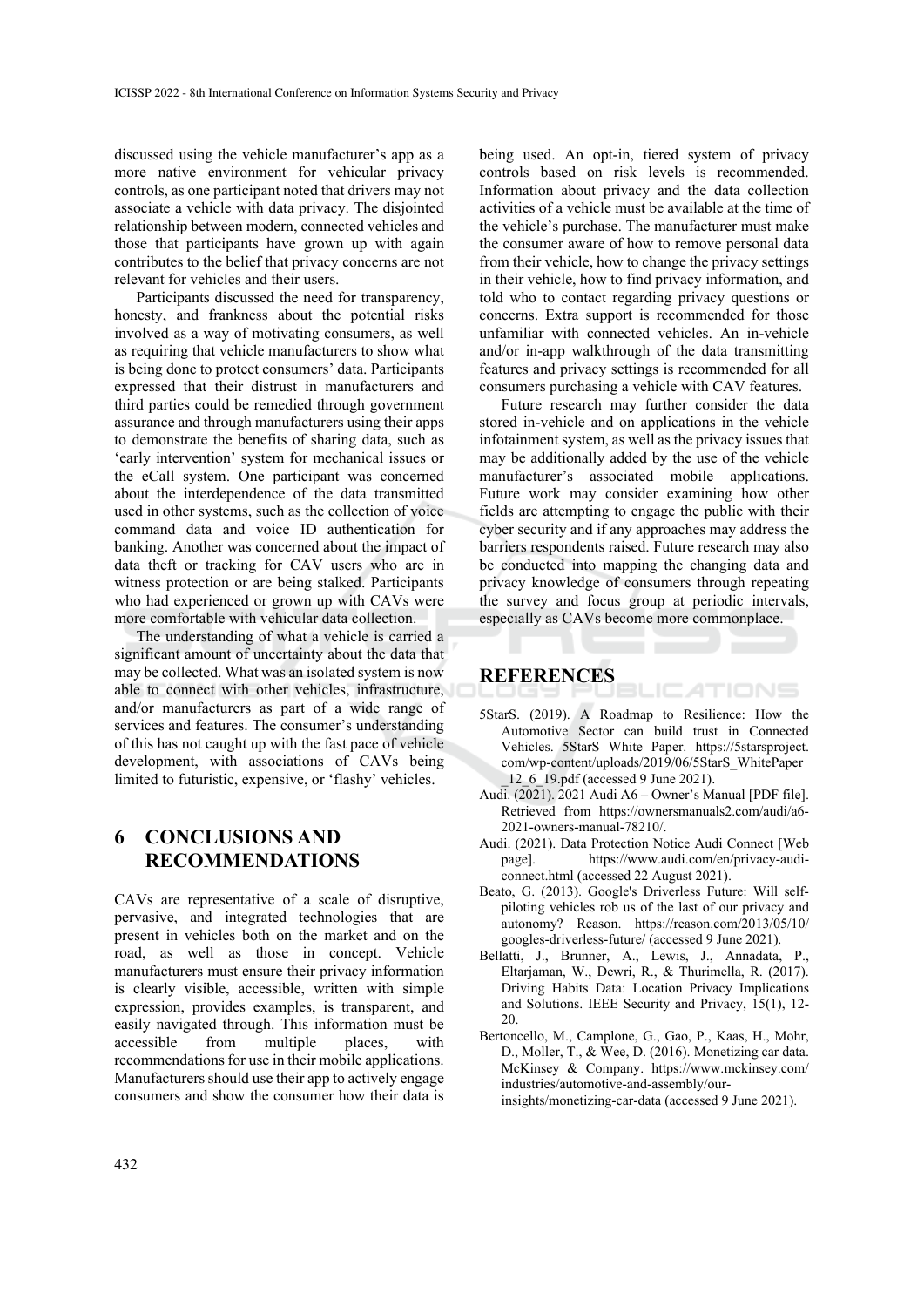- BMW. (2015). The BMW i3. Owner's Manual [PDF file]. Germany: Bayerische Motoren Werke. Retrieved from https://www.i3guide.com/pdf/BMWi3-ownersmanual.pdf.
- BMW. (2021). BMW Privacy Policy [Web page]. https://www.bmw.co.uk/en/footer/legal/privacypolicy.html (accessed 22 August 2021).
- Boom, F. (2015). If Autonomous Cars Could Talk! 135 Privacy Laws & Business International 17, 17.
- Booz Allen Hamilton. (2019). Driving Away with Your Data: Privacy and Connected Vehicles. United States Government Accountability Office: Report to the Subcommittee on Research and Technology, Committee on Science, Space, and Technology, House of Representatives, GAO-17-656 https://www.gao.gov/ assets/gao-17-656.pdf (accessed 9 June 2021).
- Braun, V., & Clarke, V. (2006). Using thematic analysis in psychology. Qualitative Research In Psychology, 3(2), 77-101.
- Butt, T. A., Iqbal, R., Salah, K., Aloqaily, M., & Jararweh, Y. (2019). Privacy Management in Social Internet of Vehicles: Review, Challenges and Blockchain Based Solutions. In IEEE Access, 7, 79694-79713.
- Byrne, D. (2021). A worked example of Braun and Clarke's approach to reflexive thematic analysis. Quality & Quantity, 1-22.
- Centre of Automotive Management. (2021). AutomotiveINNOVATIONS: Ranking of the most innovative automotive OEMs and premium brands 2021 [Web article]. Retrieved from https://autoinstitut.de/automotiveinnovations/automotiveinnovatio ns-ranking-of-the-most-innovative-automotive-oemsand-premium-brands-2021/.
- Collingwood, L. (2017). Privacy implications and liability issues of autonomous vehicles. Information & Communications Technology Law, 26(1), 32-45.
- Dean, B., C. (2017). Three Core Security & Privacy Issues of Connected Vehicles. Center for Democracy & Technology. https://cdt.org/insights/three-coresecurity-privacy-issues-of-connected-vehicles/ (accessed 9 June 2021).
- Enev, M., Takakuwa, A., Koscher, K., & Kohno, T. (2015). Automobile Driver Fingerprinting. Proceedings On Privacy Enhancing Technologies, 2016(1), 34-50.
- Ford Motor Company. (2020). FORD FOCUS Owner's Manual (Vehicles Built From: 15-03-2021) [PDF File]. Retrieved from https://www.fordservicecontent.com/ Ford Content/Catalog/owner\_information/CG3784en-202012-20201221153253.pdf.
- Ford. (2021). Terms & Privacy Policy Hub [Web page] https://www.ford.co.uk/useful-information/terms-andprivacy-policy-hub#PrivacyPolicies (accessed 22 August 2021).
- Frassinelli, D., Park, S., & Nürnberger, S. (2020). I Know Where You Parked Last Summer: Automated Reverse Engineering and Privacy Analysis of Modern Cars. IEEE Symposium on Security and Privacy, 1401-1415.
- Ghane, S., Jolfaei, A., Kulik, L., Ramamohanarao, K., & Puthal, D. (2020). Preserving Privacy in the Internet of Connected Vehicles. IEEE Transactions on Intelligent

Transportation Systems, 1-10.

- Ghosh, I. (2021). The World's Top Car Manufacturers by Market Capitalization [Web article]. Retrieved from https://www.visualcapitalist.com/worlds-top-carmanufacturer-by-market-cap/.
- Glancy, D. J. (2012). Privacy in Autonomous Vehicles. Santa Clara Law Review, 52(4), 1171-1239.
- Kam, R. (2016). Connected cars: security and privacy risks on wheels. IAPP. https://iapp.org/news/a/connectedcars-security-and-privacy-risks-on-wheels/ (accessed 9 June 2021).
- Karnouskos, S., & Kerschbaum, F. (2017). Privacy and Integrity Considerations in Hyperconnected Autonomous Vehicles. Proceedings of the IEEE, 106(1), 160-170.
- Liu, N., Nikitas, A., & Parkinson, S. (2020). Exploring expert perceptions about the cyber security and privacy of Connected and Autonomous Vehicles: A thematic analysis approach, Transportation Research Part F: Traffic Psychology and Behaviour, 75, 66-86.
- Maeng, K., Kim, W., & Cho, Y. (2021). Consumers' attitudes toward information security threats against connected and autonomous vehicles, Telematics and Informatics, 63.
- Nikitas, A., Michalakopoulou, K., Njoya, E. T., & Karampatzakis, D. (2020). Artificial Intelligence, Transport and the Smart City: Definitions and Dimensions of a New Mobility Era. Sustainability, 12(7), 2789. MDPI AG.
- Pesé, M.D. & Shin, K.G. (2019). Survey of Automotive Privacy Regulations and Privacy-Related Attacks. SAE Technical Paper, 2019-01-0479.
- SMMT. (2016). 2021 Automotive Sustainability Report: Average Vehicle Age. Retrieved from https://www.smmt.co.uk/industrytopics/sustainability/average-vehicle-age/.
- SMMT. (2017). Connected and Autonomous Vehicles: SMMT Position Paper. The Society of Motor Manufacturers and Traders Limited, February 2017. https://www.smmt.co.uk/wpcontent/uploads/sites/2/SMMT-CAV-position-paperfinal.pdf (accessed 25 May 2021).
- Strandberg, K., Olovsson, T., & Jonsson, E. (2018). Securing the Connected Car. IEEE vehicular technology magazine, 56-65.
- Tesla. (2021). Model 3 Owner's Manual (Software version: 2021.24 Europe) [PDF file]. Retrieved from https:// www.tesla.com/sites/default/files/model\_3\_owners\_m anual\_europe\_en.pdf.
- Tesla. (2021). Customer Privacy Notice [Web page]. https://www.tesla.com/en\_gb/legal/privacy (accessed 22 August 2021).
- Toyota. (2020). Toyota 2020 Corolla Owner's Manual (OM12P10E) [PDF file]. Retrieved from https:// www.toyota.com/t3Portal/document/oms/OM12P10E/pdf/OM12P10E.pdf.
- Toyota. (2021). Privacy Policy [Web page]. https:// www.toyota.co.uk/footer/privacy-policy (accessed 22 August 2021).